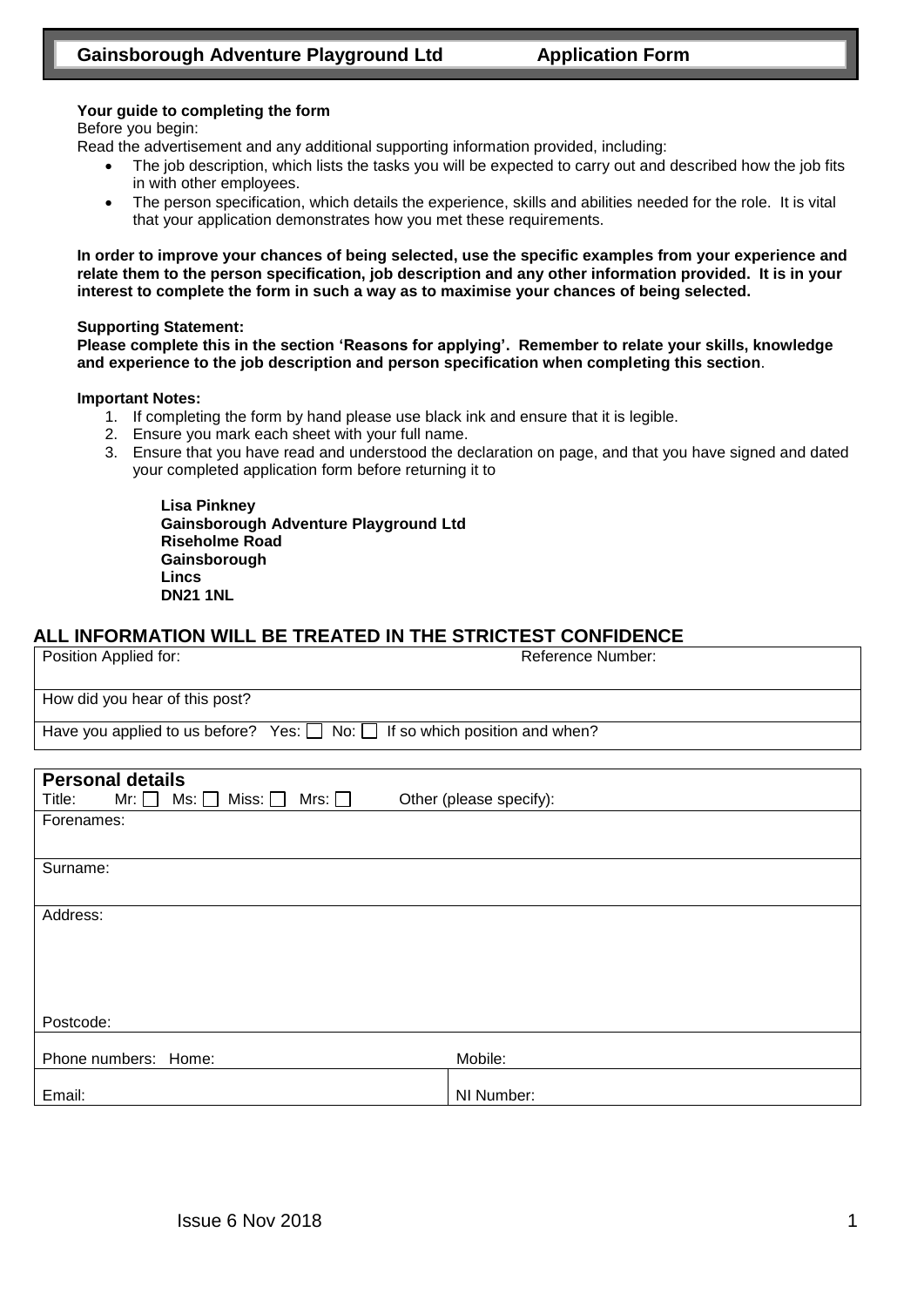### **References**

 Please give two references one of which must be your present or most recent employer. References will not be accepted from relatives or from people writing solely in the capacity of a friend. If you are working then one must be your current employer. However, if you are a student then teachers or lecturers will be sufficient. Please remember that the references you give should be able to comment on your ability to perform the job for which you are applying. If details of two full references are not provided, this may affect the proceeding of your application.

| Name:                                                                   | Name:         |  |
|-------------------------------------------------------------------------|---------------|--|
| Position:                                                               | Position:     |  |
|                                                                         |               |  |
| Organisation:                                                           | Organisation: |  |
| Address:                                                                | Address:      |  |
|                                                                         |               |  |
|                                                                         |               |  |
| Telephone:                                                              | Telephone:    |  |
|                                                                         |               |  |
| Email:                                                                  | Email:        |  |
| May we approach the above references prior to interview:<br>Yes:<br>No: |               |  |

## **Education & Training**

Please use the blank page at the end to continue if necessary. Please give details of relevant education and qualifications you have achieved**.** 

| Dates (DD/MM/YY)<br>From<br>To |  | Education level, subjects, courses etc | <b>Grade achieved</b> |
|--------------------------------|--|----------------------------------------|-----------------------|
|                                |  |                                        |                       |
|                                |  |                                        |                       |
|                                |  |                                        |                       |
|                                |  |                                        |                       |
|                                |  |                                        |                       |
|                                |  |                                        |                       |
|                                |  |                                        |                       |
|                                |  |                                        |                       |
|                                |  |                                        |                       |
|                                |  |                                        |                       |
|                                |  |                                        |                       |
|                                |  |                                        |                       |
|                                |  |                                        |                       |
|                                |  |                                        |                       |
|                                |  |                                        |                       |
|                                |  |                                        |                       |
|                                |  |                                        |                       |

### **Training and Development**

Please use the blank page at the end to continue if necessary. **D**etails of training relevant to the job for which you are applying, include on-the-job training and formal training.

| <b>Title/description of training</b> | Length | <b>Dates</b> |
|--------------------------------------|--------|--------------|
|                                      |        |              |
|                                      |        |              |
|                                      |        |              |
|                                      |        |              |
|                                      |        |              |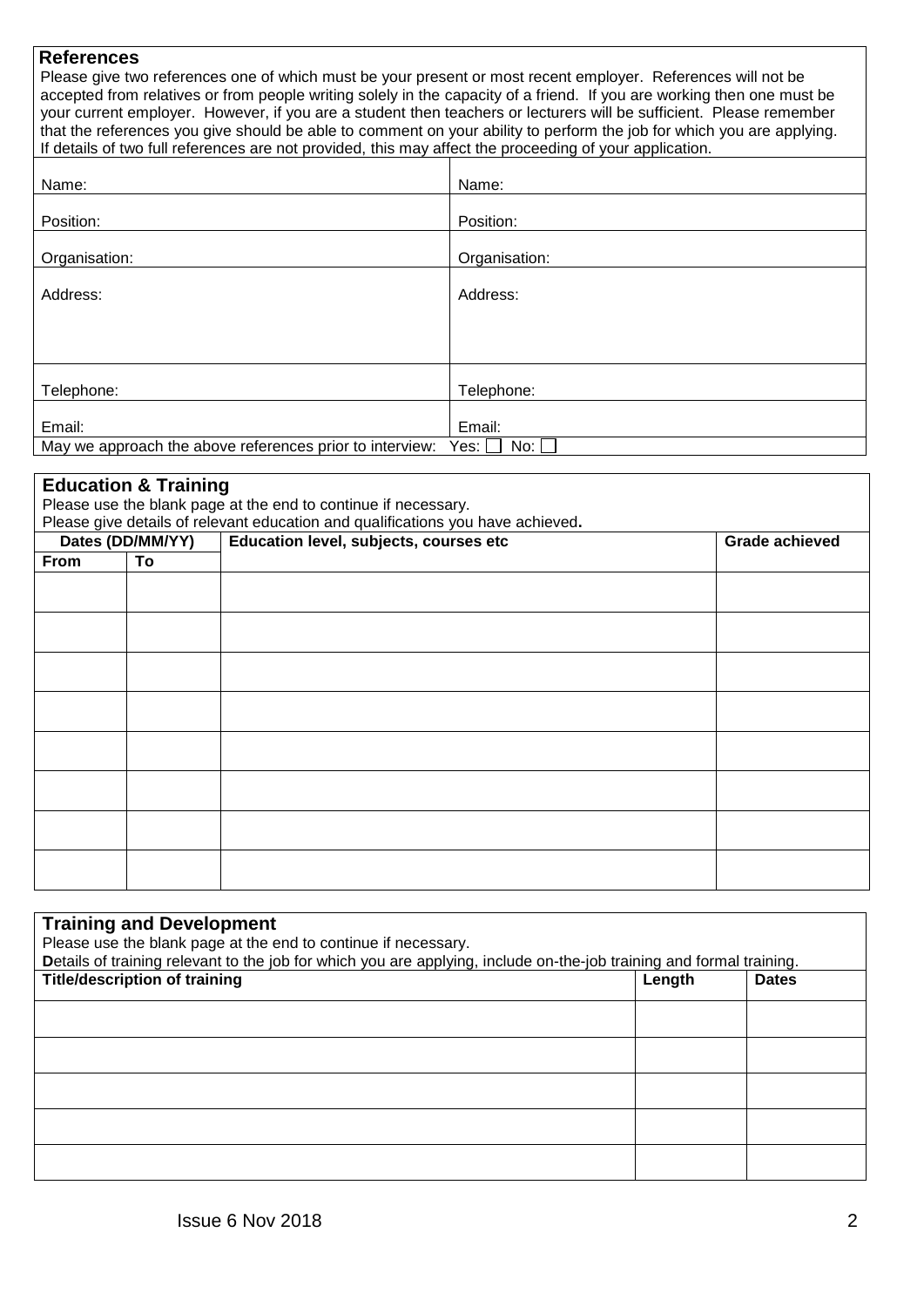| <b>Employment History</b><br>Please use page to continue if necessary                                                                                                                                                                              |    |                                                                   |                                                                                                                 |                   |  |
|----------------------------------------------------------------------------------------------------------------------------------------------------------------------------------------------------------------------------------------------------|----|-------------------------------------------------------------------|-----------------------------------------------------------------------------------------------------------------|-------------------|--|
|                                                                                                                                                                                                                                                    |    | Present (or most recent) employment first                         |                                                                                                                 |                   |  |
| Dates (DD/MM/YY)                                                                                                                                                                                                                                   |    | Name and address of                                               | <b>Roles and responsibilities</b>                                                                               | <b>Reason for</b> |  |
| From                                                                                                                                                                                                                                               | To | employer                                                          |                                                                                                                 | Leaving           |  |
|                                                                                                                                                                                                                                                    |    |                                                                   |                                                                                                                 |                   |  |
|                                                                                                                                                                                                                                                    |    |                                                                   |                                                                                                                 |                   |  |
|                                                                                                                                                                                                                                                    |    |                                                                   |                                                                                                                 |                   |  |
|                                                                                                                                                                                                                                                    |    |                                                                   |                                                                                                                 |                   |  |
|                                                                                                                                                                                                                                                    |    |                                                                   |                                                                                                                 |                   |  |
|                                                                                                                                                                                                                                                    |    |                                                                   |                                                                                                                 |                   |  |
|                                                                                                                                                                                                                                                    |    |                                                                   |                                                                                                                 |                   |  |
|                                                                                                                                                                                                                                                    |    |                                                                   |                                                                                                                 |                   |  |
|                                                                                                                                                                                                                                                    |    |                                                                   |                                                                                                                 |                   |  |
|                                                                                                                                                                                                                                                    |    |                                                                   |                                                                                                                 |                   |  |
|                                                                                                                                                                                                                                                    |    |                                                                   |                                                                                                                 |                   |  |
|                                                                                                                                                                                                                                                    |    |                                                                   |                                                                                                                 |                   |  |
|                                                                                                                                                                                                                                                    |    |                                                                   |                                                                                                                 |                   |  |
|                                                                                                                                                                                                                                                    |    |                                                                   |                                                                                                                 |                   |  |
|                                                                                                                                                                                                                                                    |    | Asylum and Immigration Act (All fields must be completed)         |                                                                                                                 |                   |  |
|                                                                                                                                                                                                                                                    |    |                                                                   | Before you commence working, you must provide evidence to demonstrate your right to work in the United Kingdom. |                   |  |
|                                                                                                                                                                                                                                                    |    | If you are appointed to a post you will receive further guidance. |                                                                                                                 |                   |  |
|                                                                                                                                                                                                                                                    |    | Are you eligible to work in the UK?                               | No: $\square$<br>Yes: $\Box$                                                                                    |                   |  |
|                                                                                                                                                                                                                                                    |    | Is this subject to a Work Permit or Visa?                         | Yes: [<br>$No: \Box$                                                                                            |                   |  |
|                                                                                                                                                                                                                                                    |    |                                                                   |                                                                                                                 |                   |  |
| <b>Convictions (All applicants MUST answer all questions in this section)</b>                                                                                                                                                                      |    |                                                                   |                                                                                                                 |                   |  |
| Because of the nature of the work for which you are applying this post is exempt from the provision of section 4 (2) of the                                                                                                                        |    |                                                                   |                                                                                                                 |                   |  |
| Rehabilitation of Offenders Act 1974 in accordance with the Rehabilitation of Offenders Act 1974 (Exceptional) Order                                                                                                                               |    |                                                                   |                                                                                                                 |                   |  |
| 1975 as amended by the Rehabilitation of Offenders Act 1974 (Exceptions) (Amendment) order 1986.Applicantas are                                                                                                                                    |    |                                                                   |                                                                                                                 |                   |  |
| therefore not entitled to withhold information about convictions, cautions or bind-over orders which for any other                                                                                                                                 |    |                                                                   |                                                                                                                 |                   |  |
| purposes are "spent" under the provisions of the Act, and, in the event of employment, any failure to disclose such<br>convictions could result in dismissal or disciplinary action. Any information given will be completely confidential. Having |    |                                                                   |                                                                                                                 |                   |  |
| a criminal record will not necessary bar you from working with us. This will depend on the nature of the position and the                                                                                                                          |    |                                                                   |                                                                                                                 |                   |  |
| circumstances and background of your offence.                                                                                                                                                                                                      |    |                                                                   |                                                                                                                 |                   |  |

Please answer the following questions:

Have you been convicted of a criminal offence in the past? Yes:  $\Box$  No:  $\Box$ 

If yes, please attach details, including dates and reference numbers:

**Anyone barred from working with children according to the list held by the Disclosure and Barring Service is committing an offence if they apply for this post.**

Have you previously used or do you currently use any other forename(s), surname(s) or aliases (including maiden names)? Yes:  $\Box$  No:  $\Box$ 

If yes, please state name(s) and dates used:

#### **Data Protection**

1. We are aware of our obligations under data protection legislation, including the obligation to collect only the data that is required for our specific purpose. The information collected in this application form is specific to our recruitment exercise and necessary for the performance of the role that you have applied for. If you are recruited for the role you have applied for, or any other role you are offered by us, the information provided will then be used for the purposes of your employment with us, together with further information collected upon recruitment for those purposes.

2. We will treat all personal information about you with utmost integrity and confidentiality. Our data protection policy sets out our approach to ensuring that your data is processed in line with the data protection principles within current data protection legislation.

3. Our privacy notice for job applicants gives you information on, amongst other things, the data we will hold about you during the recruitment exercise and what we use it for. A copy of the privacy notice is attached to this application form.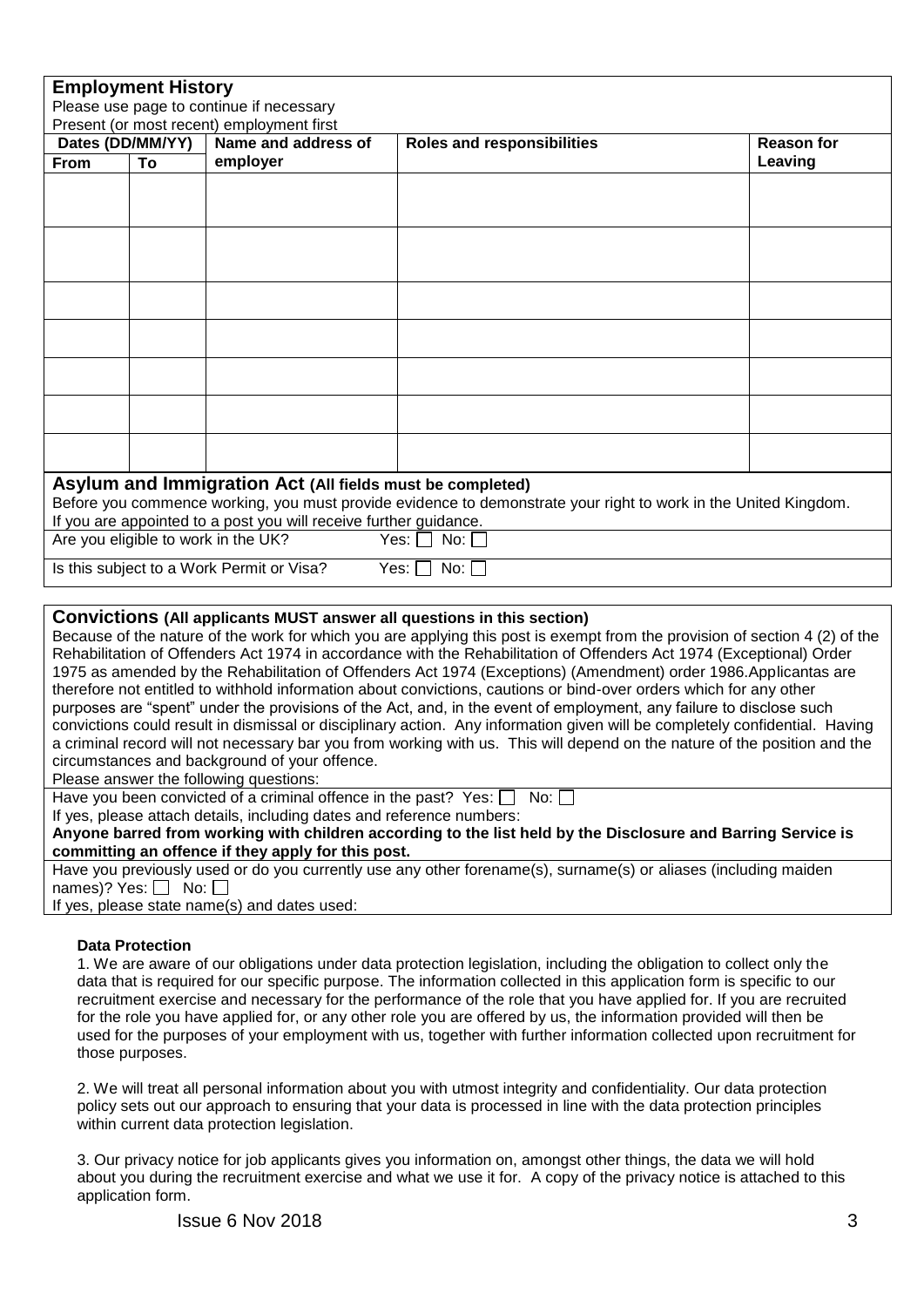# **Reason for applying**

Please use the blank page at the end to continue if necessary.

Please use the space below to demonstrate how you meet the requirements of the person specification, giving examples where appropriate. Also include further information about yourself that you feel is relevant. Please ensure you read the attached guidance notes before completing this section

### **Declaration** (to be signed by all applicants)

1. I confirm that the information provided in this application is complete and correct and that any untrue or misleading information will give my employer the right to terminate any employment contract offered.

2. Should we require further information and wish to contact your doctor with a view to obtaining a medical report, the law requires us to inform you of our intention and obtain your permission prior to contacting your doctor. I agree that the organisation reserves the right to require me to undergo a medical examination.

3. I agree that should I be successful in this application, I will, if required, apply to the Disclosure & Barring Service/Disclosure Scotland for a Disclosure & Barring Certificate. I understand that should I fail to do so, or should the disclosure not be to the satisfaction of the company any offer of employment may be withdrawn or my employment terminated.

Signed: Date:

Print name: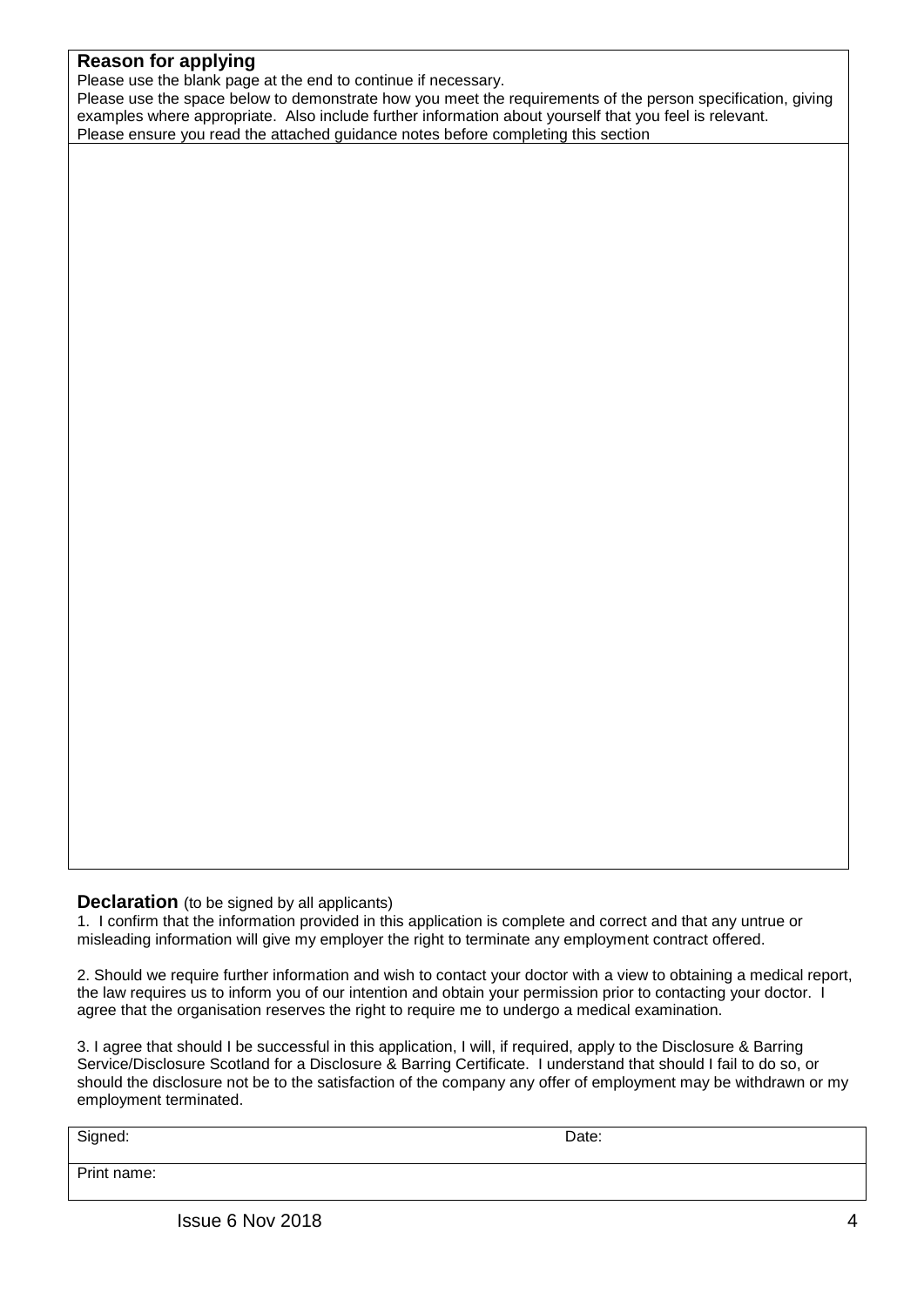# **Continuation Sheet**

If you need additional space to answer any of the questions, please use the space below. If you need to use additional continuation sheets please remember to write the page number at the top of each sheet.